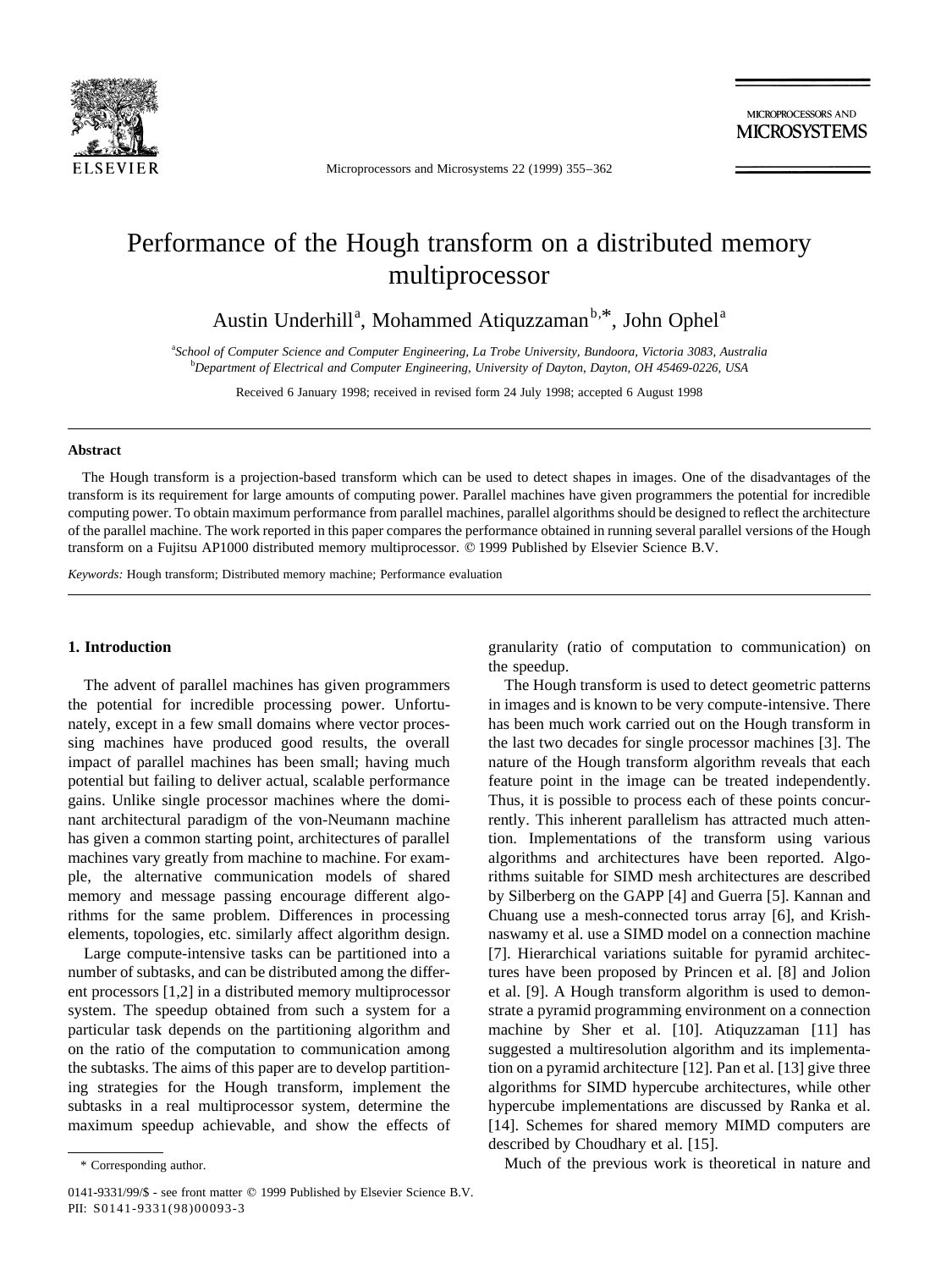relies on ideal theoretical machines. Although these algorithms without implementations have made valuable contributions to the theory, the practical aspects of developing working solutions must not be overlooked.

The objectives of this work are as follows:

- Develop parallel Hough transform algorithms of the Hough transform on the Fujitus AP1000 distributed multiprocessor system.
- Compare the performance of the different algorithms for varying numbers of processors and image sizes on a Fujitsu AP1000, a coarse-grained machine. It is to be mentioned that most previous real implementations are on fine-grained machines.
- Determine the optimal number of processors for which the speedup is maximum on the AP1000.
- Determine the optimal granularity at which the maximum speedup is obtained and to determine the optimum number of processors for maximum speedup.
- Determine the effects of the multicasting feature of the AP1000 on the parallel versions of the Hough transform.

This work attempts to address the issue of implementing the Hough transform on a real machine, the Fujitsu AP1000 multiprocessor. We have implemented four different partitioning strategies and implemented them on a Fujitsu AP1000 multiprocessor system using the paraML functional programming language. Speedup obtained from the parallel algorithms have been measured and compared. Comparisons of speedup using images of varying sizes in each of the parallel algorithms are also reported.

The paper has five main sections. The first describes the important features of the paraML language and the Fujitsu AP1000 distributed memory multiprocessor followed by a brief description of the Hough transform. Various parallel implementations of the Hough transform which have been developed and implemented are discussed along with their performance results. Finally, some conclusions of this work are given.

### **2. AP1000 Multiprocessor and paraML**

We have implemented four versions of the parallel Hough Transform on the AP1000 multiprocessor using paraML. In this section, we describe the architecture of the Fujitsu AP1000 multiprocessor system and functionalities of paraML which are of interest to this work.

#### *2.1. The AP1000*

The AP1000 [16], originally known as CAP (cellular array processor), was developed by Fujitsu as a research machine and is thus not yet in commercial production. The AP1000 (see Fig. 1) is a powerful, highly-parallel, distributed memory, scalable computer. It can contain between 16 and 1024 processing elements, each with 16 MB of memory. The machine used in this study (at the Australian National University) contained 128 processing elements. Each processing element is termed a cell. The cells are connected by three separate communication networks. A two-dimensional mesh-connected Torus network (T-net) is used for point-to-point communication between cells. A Broadcast network (B-net) is used for oneto-many communication, and a Synchronization network (S-net) is used for barrier synchronization.

# *2.2. The paraML language*

paraML is an extension of Standard ML [17], allowing parallel computation on a distributed memory multiprocessor. The general-purpose programming language SML is a mostly functional language with a sophisticated type system. paraML emphasizes explicit coarse-grain parallelism, where programming at the top level amounts



Fig. 1. Architecture of the AP1000 multiprocessor.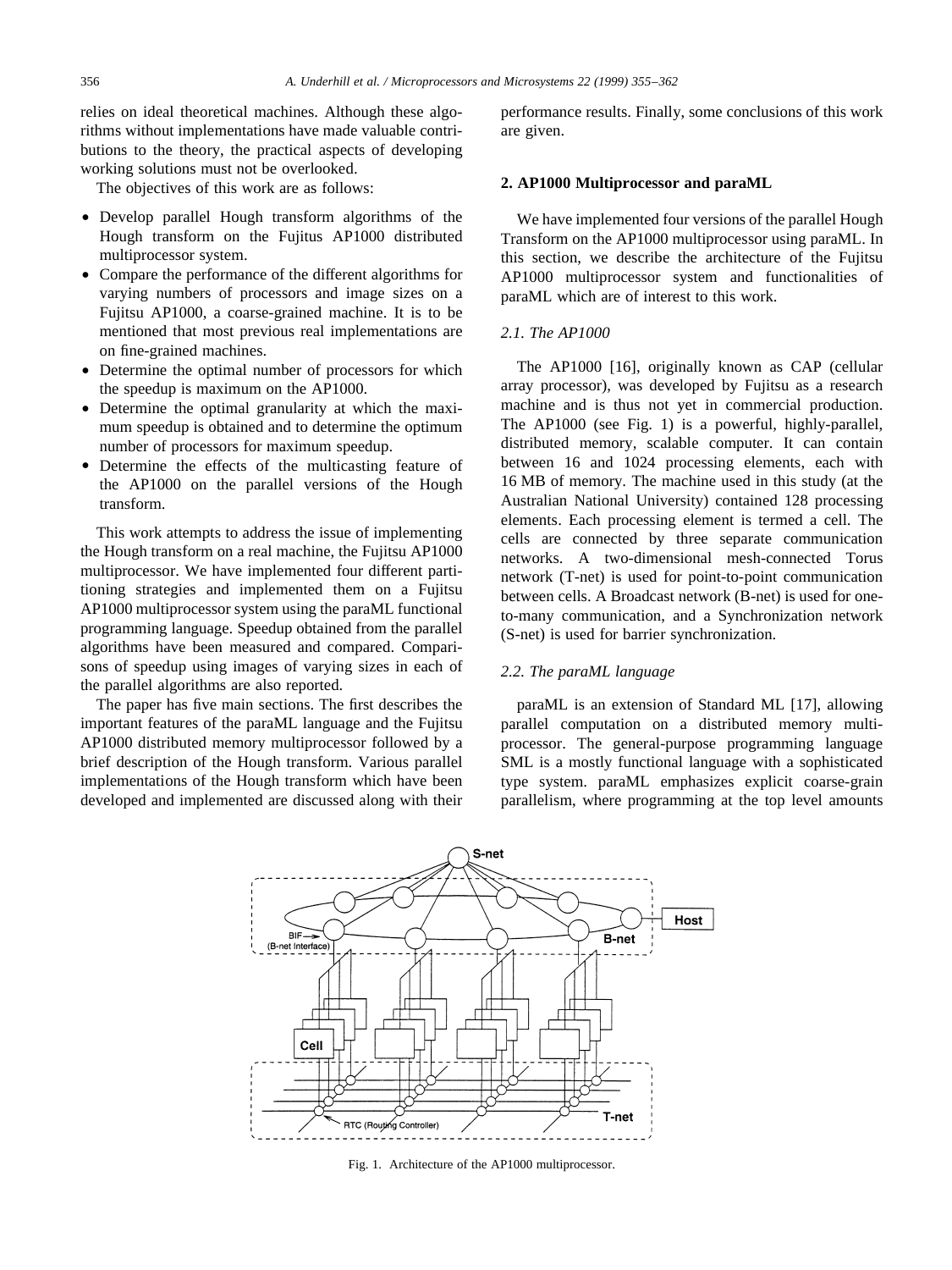to viewing processes as actors which pass messages to each other.

Consistent with this coarse-grained model of parallelism, there is no global memory, and processes communicate with each other using messages passing through typed channels. A channel is associated with a particular process and enables other processes to send messages to it. A process is only able to receive messages from its own channel, but can send messages to any channel attached to any other process.

# **3. The Hough transform**

The Hough transform is a powerful image processing technique, allowing the extraction of the parameters of lines, circles and other parameterizable curves. The principal advantages of the method are its ability to recognize partial or occluded objects, and its ability to cope well with noise and discontinuities in edges.

The major disadvantages of the Hough transform are its requirement for an enormous amount of computation and a large amount of storage capacity. A further restriction of the method is that it must be known in advance what pattern is being searched for. The latter restriction means the method has primarily been used to search for straight lines, circles and ellipses, although more general shapes can be detected by Ballard's generalized Hough transform.

We assume that the image has already been subject to an edge detection operator to produce a binary image consisting of only the edge (or feature) points of interest. The Hough transform produces a solution to the equation:

$$
\rho = x\cos(\theta) + y\sin(\theta), \ 0 \le \theta < \pi \tag{1}
$$

where  $\rho$  is the length from the origin of the normal to the line and  $\theta$  is the angle that the normal makes with the horizontal, so that the line extracted is described.

The Hough transform is a mapping from the image plane to a parameter space. Every feature point in the image votes for all the possible lines passing through that point. These votes are accumulated in an array in the parameter space. This array is known as the accumulator or Hough array. To determine the parameters of a possible line, the maximum vote in the accumulator array is determined.

Finding the parameters  $\rho$  and  $\theta$  of a line therefore involves transforming each feature point  $(x, y)$  in the image to find a value for  $\rho$  using Eq. (1) in steps of  $\pi/\theta_{\text{res}}$ , where  $\theta_{\text{res}}$  is the desired resolution for the  $\theta$  index of the accumulator array. For an image of size  $N \times N$ , the  $\rho$  index ranges from  $-\sqrt{2}N$  to  $\sqrt{2}N$ . Transforming a single point  $(x,y)$ generates a series of points resembling a sinusoidal locus in the parameter space. Transforming two points reveals two sinusoidal loci. Each point of each sinusoid represents a particular line. The point at which the two curves intersect indicates that both of the two image points have the line represented by the intersection passing through them. Thus,

by determining the coordinates of the intersection point, the parameters  $\rho$  and  $\theta$  of the (imaginary) line joining the two image points are revealed.

### *3.1. Parallelizing methodology for the Hough transform*

The basic Hough transform involves two distinct steps:

- Accumulation of the votes in the accumulator array. This involves transforming each feature point in the image and recording each set of possible parameters by placing a vote in the correct element of the accumulator.
- The detection of peaks in the accumulator array to determine the parameters of the instance of the object required.

This section describes parallel implementations of the Hough transform and speedup results on the AP1000. There are a large number of possible ways to parallelize the Hough transform on different multiprocessor systems. In this section, we describe four algorithms to parallelize the Hough transform, implement them in the AP1000, and evaluate their performance by measuring execution times on the machine.

The experiments were run on images of size  $64 \times 64$ , with a varying concentration of edge points. For example, a single line with parameters  $\theta = 80^{\circ}$  and  $\rho = 50$  and of one pixel width, contains 64 points, or a concentration of 1.6% of the total pixels. In this work, we are primarily interested in the different parallelizing methods and the efficiency of the data communication.

Experimental results were collected and stored in a file by the AP1000 CellOS operating system. This file was filtered through an appropriate conversion utility, which collated the data into an ordered and sorted manner showing the output of each processor numbered from 0 to 127. Timing information for the experiments were obtained from this output.

Mechanisms for timing in paraML are not very advanced. All timing measurements were made by getting the system time in a single user mode. The time returned was the elapsed time since the start of the program.

#### *3.1.1. Algorithm 1: distributing the image*

The first algorithm to parallelize the Hough transform involved distribution of parts of the image to different cells. The task scheduling was a master/slave type of computation and communication model adopted as a way of coordinating the tasks requiring work. Using such a model, a single master process coordinates the work, distributing and collecting data from a number of slave processes which are given the task of doing the bulk of the computation in parallel with each other. The accumulator arrays in the different slaves were passed on to the master for combining.

Sine and cosine look-up tables were used during the Hough computation to speed up the calculation. Experimental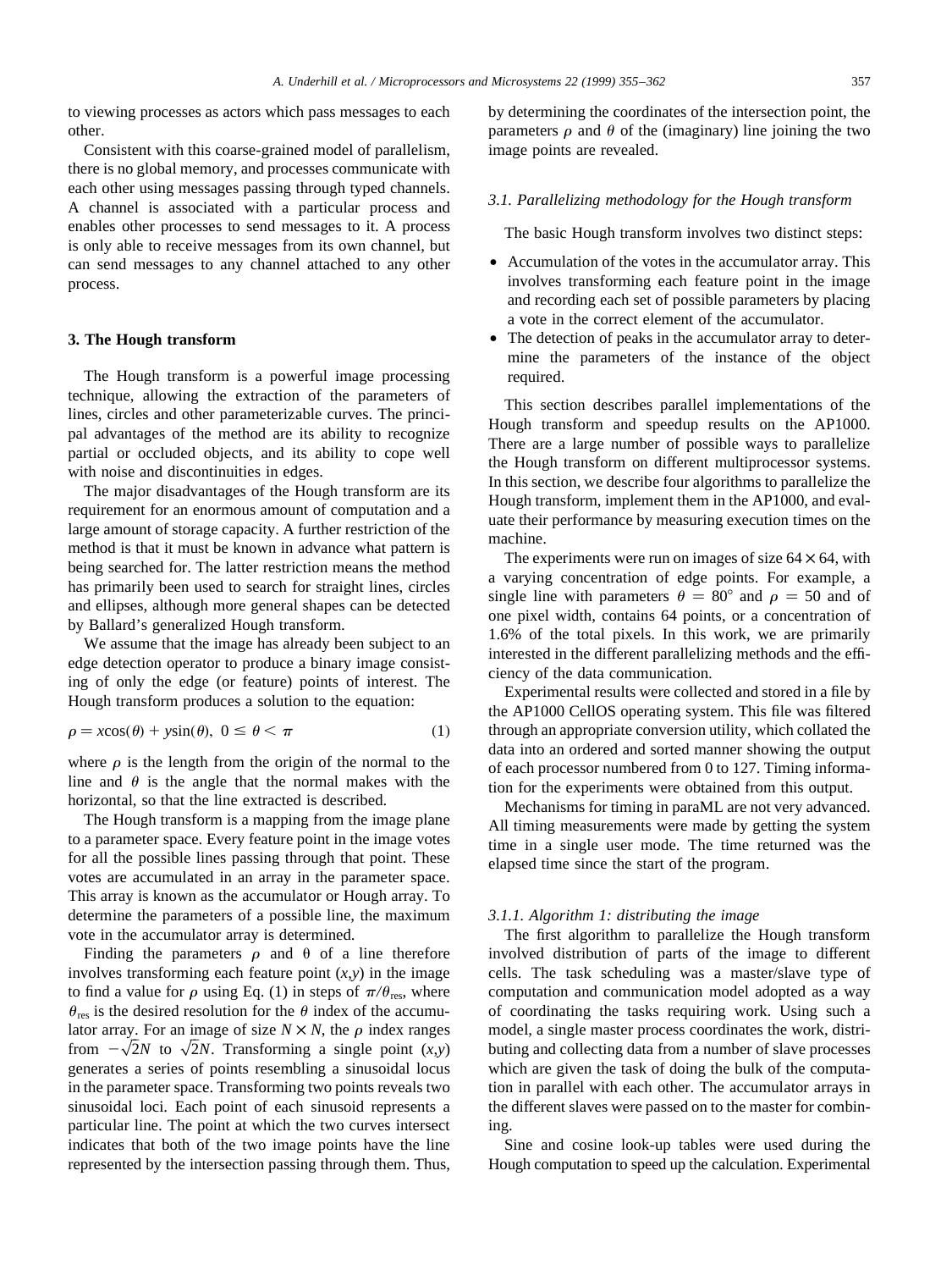

Fig. 2. Speedup for Algorithm 1.

tests showed that using look-up tables reduced the time for repeated calls to sine and cosine by approximately half.

The pseudo-code for this algorithm was:

- 1. Create the image as a two-dimensional array.
- 2. Store the edge points as a list of equally-sized sublists of image points.
- 3. Top-level function creates slaves (passing master's channel name as an argument).
- 4. Master sends each slave an equally-sized sublist of image points.
- 5. Slaves gets their own list of edge points and compute  $\rho$ for the full range of  $\theta$  values and update their local accumulator.
- 6. Slaves combine their accumulators in a binary tree fashion and the final complete accumulator is sent to the master.
- 7. Master gets the final accumulator, finds the peak, and returns  $\rho$  and  $\theta$  values.

Table 1 shows timings with varying numbers of edge points in the image and the number of slaves. Fig. 2 shows a speedup graph for this algorithm. All figures are averages from two runs of each combination.

Speedup results for this algorithm show that speedup is non-existent or very poor. In most cases, performance is worse than the single processor version. The greatest speedup occurs only when there is enough work to be done by the slave processors (1024 edge points), and when there is a relatively small number of processors (four processors gives a speedup of almost 1.5). The benefit of this method is a fast Hough calculation because of the relatively small number of edges in each slave, while the drawback is the time taken for the combining of the accumulators. The combining step also results in a low processor utilization whilst the combining takes place, since after the first combining stage, half of the cells are idle. After the second combining stage three quarters of the cells are idle.

It was clear that in this simple approach, the amount of work done by each slave in the transform calculation was not balanced — the majority of rows in the image had no edge points at all, while a small number had up to six edge points. The algorithm was then adjusted to send an equal number of edge points to each slave.

# *3.1.2. Algorithm 2: distributing the accumulator array*

The major problem with the first algorithm was the amount of time spent in the combining of the accumulator arrays from the slaves. By distributing different parts of the accumulator array among the slaves, rather than distributing the edge points, it was anticipated that better performance could be achieved.

The second partitioning scheme divides the accumulator array amongst the slaves. The entire set of edge points is sent to each slave while the accumulator is split among the cells in the  $\theta$  dimension only, so that each slave has its own range of  $\theta$  values to compute.

Using this scheme, there are two possibilities for the peak finding stage of the algorithm. Either each sub-portion of the accumulator can be sent back to the master process so that the peak can be found based on the entire accumulator array, or part of the peak-finding work can be done within each cell by finding the peak in the local accumulator array and sending the local peaks to the master. The master then simply has the task of finding the maximum of the received local peaks.

| Table 1            |  |
|--------------------|--|
| Algorithm 1 timing |  |

| Number of processes | 64 points | 256 points | 1024 points |  |
|---------------------|-----------|------------|-------------|--|
|                     | 2.106 s   | 4.991 $s$  | 16.357 s    |  |
| 2                   | $4.685$ s | 6.221 s    | 11.902 s    |  |
| $\overline{4}$      | 7.345 s   | 8.061 s    | 10.936 s    |  |
| 16                  | 13.005 s  | 13.066 s   | 13.946 s    |  |
| 32                  | 15.489 s  | 15.940 s   | 16.280 s    |  |
| 64                  | 18.770 s  | 18.770 s   | 18.969 s    |  |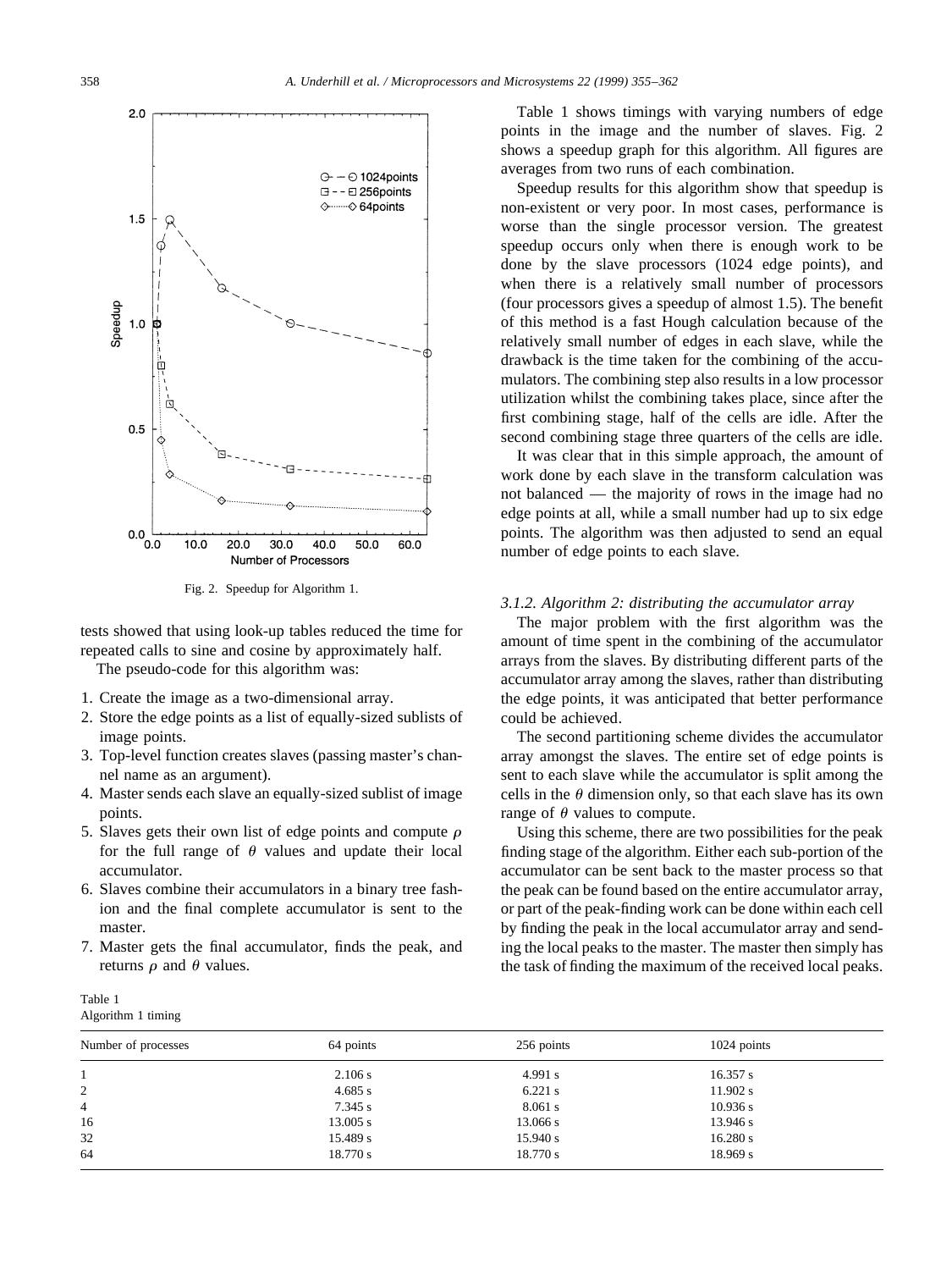

Fig. 3. Speedup for Algorithm 2.

The latter method has been used in the algorithm which follows. This works for finding only single lines but requires a slightly more sophisticated algorithm where multiple peaks (i.e. multiple lines) are to be detected. The benefit of this method is excellent processor utilization due to a considerable amount of the peak-finding work being done in a distributed manner and the lack of the need to combine the separate accumulator arrays.

Much of the code used for the implementation of this algorithm is similar to that used for Algorithm 1. The main differences are:

- Since there is no binary tree combining required, slave to slave communication is not required. This results in a simpler model for the channels.
- The whole list of image edge points is sent to every cell, one after the other.
- Each cell contains its own local accumulator with a size

dependent on the number of slaves used. For example, with *n* slaves, the local accumulator is  $1/nt$ h the size of the complete accumulator.

Each cell finds a peak in its own local accumulator.

Some fine adjustments to the algorithm were explored. Interestingly, it was found that performance improved if the image points were sent to the slaves as integers rather than reals. This required more work in the slaves (converting the integer values to real values) but less communication traffic as integers are smaller than reals.

Table 2 shows the execution times, while Fig. 3 shows the speedup. Time is measured starting from just after the creation of the image, until after the peak has been found. Therefore the time to create the slave processes is included.

Overall, the results were an improvement over the single processor case, but did not scale with more processors. Speedup increased to a maximum of approximately nine for 30 slaves, and then decreased as the number of slaves increases to 60. This is due to the amount of time that it takes to send the image serially to each slave one after the other. In effect, the serializing effect of sending the image leaves the last slave idle while waiting for its work to arrive. When its work arrives, earlier slaves may have already finished their work and are reporting results back to the master.

#### *3.1.3. Algorithm 3: broadcasting the image*

After we commenced our work, paraML introduced a multicasting primitive (using the B-net of the AP1000) to enable broadcasting of the same message to all the processes that are part of a group of processes. The object of this new primitive is to speed up the sending and receiving of identical messages which are required by a process group.

Clearly, in a method which involves sending the same set of image edge points to every slave process, broadcasting the edge points seems the obvious way to improve performance. Thus, with the introduction of this new primitive, the partitioning strategy employed in Algorithm 2 can be used more efficiently.

Table 3 shows the timing results, while Fig. 4 shows a speedup graph. Speedup for Algorithm 3 is far superior to that achieved in Algorithm 2. The bottleneck in the second algorithm (slaves waiting to be sent the image points) is avoided by broadcasting the image initially. All slaves can

| Table 2            |  |
|--------------------|--|
| Algorithm 2 timing |  |

| Number of processes | 64 points<br>256 points |         | 1024 points | 4096 points |  |
|---------------------|-------------------------|---------|-------------|-------------|--|
|                     | 1.945 s                 | 4.702 s | 15.808 s    | 59.285 s    |  |
| 2                   | 1.118 s                 | 2.569 s | 8.319 s     | 30.596 s    |  |
| 4                   | 0.590 s                 | 1.319 s | 4.312 s     | 16.439 s    |  |
| 15                  | 0.230 s                 | 0.529 s | 1.724 s     | 6.599 s     |  |
| 30                  | 0.208 s                 | 0.504 s | 1.654 s     | 6.422 s     |  |
| 60                  | 0.333 s                 | 0.761 s | 2.488 s     | 9.410 s     |  |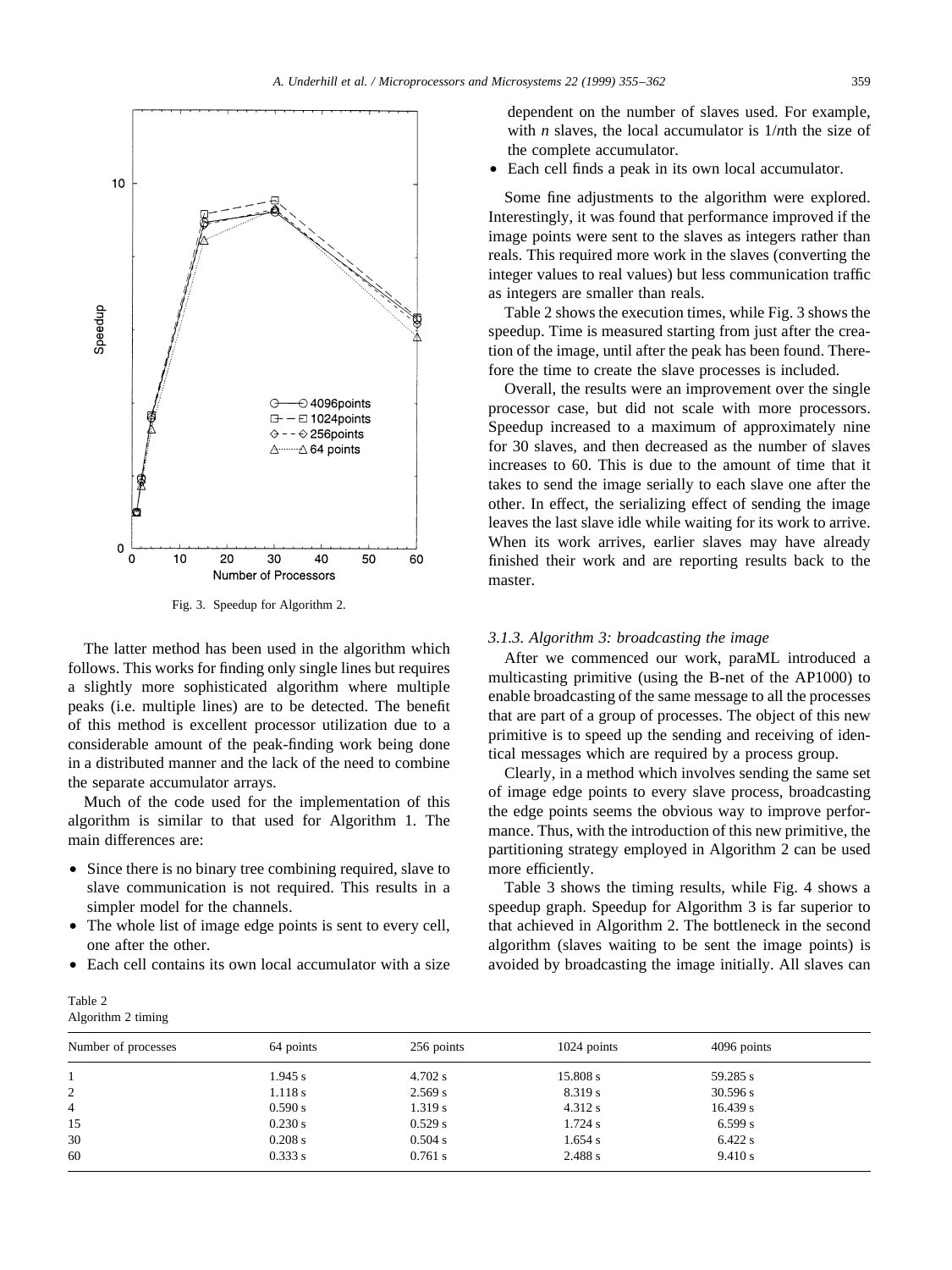

Fig. 4. Speedup for Algorithm 3.

then determine their peak and send the results back to the master.

#### *3.1.4. Algorithm 4: iterative refinement*

Although Algorithm 3 showed good speedup, it may be argued that the actual times for the uniprocessor program were unacceptably slow. Following the work of Illingworth and Kittler [18] and Wallace [19], a different kind of algorithm was developed to improve performance over those which have been described above. Such an algorithm relies on an iterative technique of refinement based on dynamic parameter range reduction. This approach reduces the amount of redundant computation which can often be present in the standard Hough transform. However, this may be done at the expense of some accuracy if careful attention is not paid to the algorithm.

| Table 3            |  |
|--------------------|--|
| Algorithm 3 timing |  |

The algorithms of the previous sections used a master/ slave model of computation and communication. The new algorithm to be presented in this section uses a different model known as the worker farm (or processor farm) model. In this method there exists worker processes (equivalent to the slaves) and a farmer process (similar to the master). The farmer coordinates the work tasks and receives results back from the workers, but is different to a master since it dynamically assigns work to the next available worker from a pool of waiting tasks. When a worker has finished its current task it alerts the farmer that it is available and ready to receive the next task. There is no direct communication between workers.

The algorithm devised for this experiment is similar to that by Wallace et al. [19] and is based on an iterative technique whereby most of the processing is done on areas of the accumulator which are likely to possess the highest peaks. The aim of the technique is to lower the amount of work done by starting off the computation at a very coarse accumulator quantization and then gradually focusing in on a few selected parameter ranges at each iteration [11,18]. Very small accumulators are used but since the parameter range is reduced at each iteration, the quantization is quite fine by the final iteration. The accumulator size chosen for this experiment is  $4 \times 4$  and the maximum number of iterations is also four.

The farmer begins the processing by creating the image and storing the edge points as a list of  $(x, y)$  coordinate pairs. In common with Algorithms 2 and 3, the entire set of image edge points is sent to every worker process. The basis of the algorithm is that the farmer sends an item of work to a worker. This work item is actually a tuple containing a  $\rho$ value, a  $\theta$  value and a current iteration level number. The  $\rho$ and  $\theta$  values define a subarea of the current accumulator and are the lower bounds of a range of parameter values. The iteration level number allows the upper bounds to be calculated by the worker when it receives the tuple of work. The worker is also able to calculate and store its own sine and cosine look-up tables (four values in each), before proceeding with the accumulation of Hough transform votes. After the voting, the accumulator is searched for candidate peaks above a certain threshold. The threshold is chosen depending on the total number of edge points. Varying this threshold will have a great impact on the actual amount of work done by the worker.

| Number of processes | 64 points | 256 points | 1024 points | 4096 points |  |
|---------------------|-----------|------------|-------------|-------------|--|
|                     | 1.945 s   | 4.702 s    | 15.808 s    | 59.285 s    |  |
| 2                   | 1.115 s   | 2.554 s    | 8.137 s     | 30.149 s    |  |
| 4                   | 0.567 s   | 1.309 s    | 4.220 s     | 15.431 s    |  |
| 15                  | 0.212 s   | $0.425$ s  | 1.243 s     | 4.432 s     |  |
| 30                  | 0.174 s   | $0.285$ s  | 0.748 s     | 2.575 s     |  |
| 60                  | 0.246 s   | 0.303 s    | 0.546 s     | 1.554 s     |  |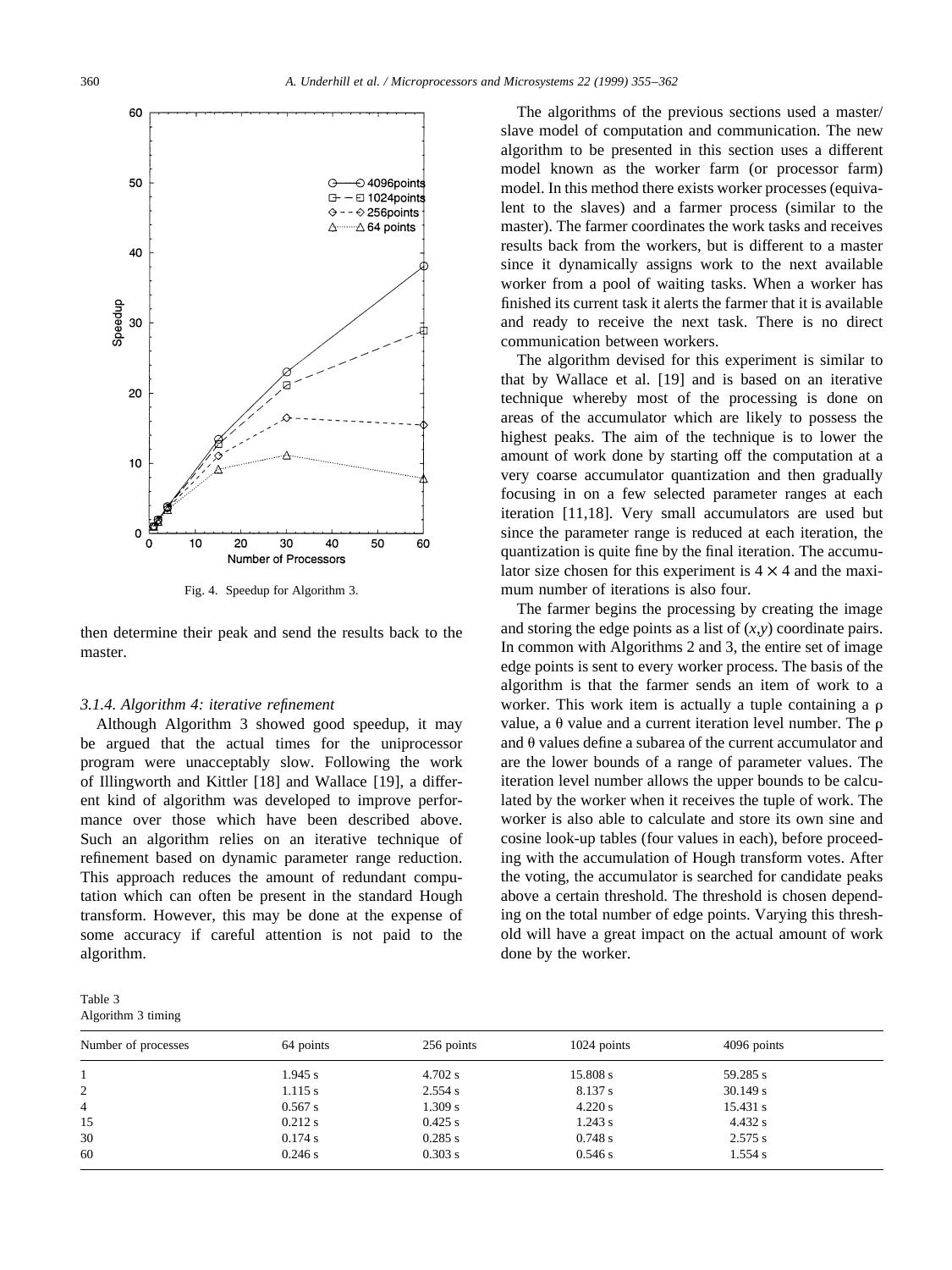Table 4 Algorithm 4 timing (seconds) — 252 points

| Threshold |       |       |       |      | Number of workers |      |      |  |
|-----------|-------|-------|-------|------|-------------------|------|------|--|
|           |       |       | 4     |      | 16                | 32   | 64   |  |
| 5%        | 63.65 | 34.13 | 17.26 | 8.97 | 4.78              | 8.31 | 8.14 |  |
| 10%       | 31.23 | 16.82 | 8.53  | 4.55 | 2.68              | 2.97 | 6.14 |  |
| 15%       | 11.08 | 6.05  | 3.19  | 1.98 | 1.51              | 1.39 | 1.42 |  |

If there are no peaks in the current accumulator, the worker alerts the farmer that it is now free and ready to receive more work. If there are peaks present and the process has not yet reached the final iteration level, then one of the peaks is kept by the worker for further refinement. The others are sent back to the farmer to be distributed further. If the final iteration level has been reached then any final peaks (if they exist), are sent to the farmer.

In addition to varying the number of worker processes, the variable quantity, which had a great impact on execution time, was the threshold for peak determination. Initially a straight line of 64 points was used as the pattern to be detected and the parameters were successfully found. The threshold was varied from 10% of the total number of edge points to 90%, in 10% increments. It was found that the parameters could not be determined for thresholds above 60%. It was also found that there was no threshold that used all of the workers at all times. In fact, with a 20%



Fig. 5. Speedup for Algorithm 4.

threshold, at most 28 workers were used, while for a 60% threshold at most only five workers were used.

Due to the unrealistic results shown for 64 points, an image with four lines was produced (252 edge points), in order to increase the amount of work. Table 4 shows the timing results. Fig. 5 shows the speedup graph. It was determined that since the threshold is a percentage of the number of edge points and there are now four lines to be detected, the threshold needs to be reduced by a factor of four to produce similar numbers of peaks as found for 64 points. Thus 15% is equivalent to 60% previously. Due to the increased workload, more of the workers were used. In fact, all workers were used when up to 32 workers were created. However, with 64 workers created, the number of used workers was 47 at most.

For 64 points, single processor timings are relatively fast. However, multiprocessor timings are not substantially better and when the threshold is above 50% they begin to become worse than the single processor. For 252 points, the single processor timings increase dramatically, yet the multiprocessor timings are favorable with good speedups for up to 16 workers. It is interesting to note that some of the timings actually start to increase again as the number of workers increases. Although the extra creation time of the workers makes some small contribution to this, it is not enough to produce the variations shown. A possible explanation is that as the amount of work increases, the number of messages increases dramatically. Since the work tasks are quite small, the bottleneck becomes the farmer, which may be kept so busy dealing with all the messages that the workers may become idle waiting for something to do.

The single processor version of the algorithm however, must be tuned to match the input data. If too low a threshold is selected, the algorithm does unnecessary work. If too high a threshold is selected, the peak is not found. In contrast, the paraML iterative version can have a conservative threshold selected and will then utilize its pool of workers if unnecessary computation is required.

#### **4. Conclusions**

The Hough transform has been implemented on the Fujitsu AP1000 distributed memory multiprocessor system. Four different parallel algorithms of the Hough transform were tested for speedup in the machine. Each algorithm illustrated various ways of partitioning the image and